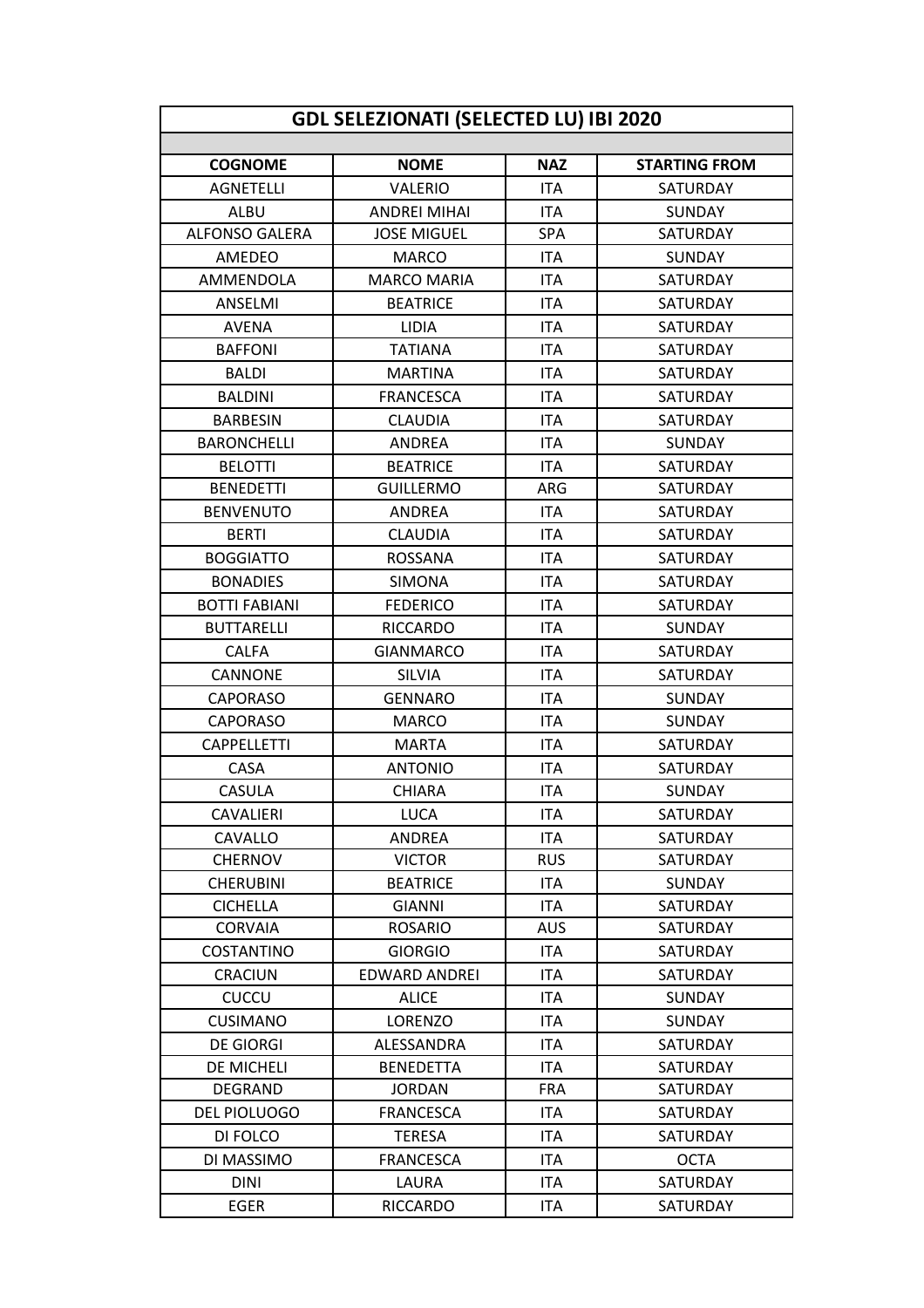| <b>FAGGIANI</b>    | <b>GABRIELE</b>      | ITA        | SATURDAY        |
|--------------------|----------------------|------------|-----------------|
| <b>FERRETTI</b>    | <b>DOMENICO</b>      | <b>ITA</b> | <b>SUNDAY</b>   |
| <b>FINKE</b>       | <b>THEA</b>          | <b>GER</b> | SATURDAY        |
| <b>FINOGENOV</b>   | <b>ANTON</b>         | <b>RUS</b> | SATURDAY        |
| <b>FRATTA</b>      | <b>ALFONSO</b>       | <b>ITA</b> | SATURDAY        |
| <b>GALARDINI</b>   | <b>CRISTINA</b>      | <b>ITA</b> | SUNDAY          |
| <b>GENEROSI</b>    | <b>RICCARDO</b>      | <b>ITA</b> | <b>SATURDAY</b> |
| <b>GENNAROLI</b>   | <b>RUGGIERO</b>      | <b>ITA</b> | SATURDAY        |
| <b>GERMANI</b>     | <b>CRISTINA</b>      | ITA        | SATURDAY        |
| <b>HUMSKI</b>      | <b>ALEX</b>          | <b>ITA</b> | SATURDAY        |
| <b>IACOBUCCI</b>   | <b>GIUSEPPE</b>      | ITA        | <b>SATURDAY</b> |
| INOZEMTSEVA        | <b>EKATERINA</b>     | <b>RUS</b> | SATURDAY        |
| <b>IOANNIDIS</b>   | <b>GIOVANNI LUCA</b> | ITA        | SATURDAY        |
| <b>IOVINO</b>      | <b>FILIPPO</b>       | ITA        | <b>SUNDAY</b>   |
| <b>KARREN</b>      | <b>QUENTIN</b>       | <b>FRA</b> | SATURDAY        |
| LAG                | <b>RACHID</b>        | <b>MAR</b> | SATURDAY        |
| LAPI               | <b>RICCARDO</b>      | <b>ITA</b> | SUNDAY          |
| LASAPONARA         | <b>MATTEO</b>        | <b>ITA</b> | SATURDAY        |
| <b>LAUFER</b>      | <b>DANIEL</b>        | <b>ISR</b> | SATURDAY        |
| LAUGERO            | <b>LUCA</b>          | ITA        | SATURDAY        |
| <b>LECCE</b>       | <b>ELISABETTA</b>    | ITA        | <b>OCTA</b>     |
| LELLINI            | <b>GIANCARLO</b>     | ITA        | SATURDAY        |
| LIPANI             | <b>ALESSIO</b>       | ITA        | SATURDAY        |
| LOMBARDI           | <b>STEFANO</b>       | ITA        | SUNDAY          |
| <b>MACCIONI</b>    | <b>MARTA</b>         | ITA        | <b>SUNDAY</b>   |
| <b>MAGNANO</b>     | <b>SIMONA</b>        | ITA        | <b>SATURDAY</b> |
| MANEGGIA           | <b>FEDERICO</b>      | ITA        | SATURDAY        |
| MANGANELLO         | <b>MARIA ANT</b>     | ITA        | SUNDAY          |
| <b>MANGIONE</b>    | <b>ANDREA</b>        | <b>ITA</b> | SATURDAY        |
| <b>MARCHIONNE</b>  | <b>SIMONE</b>        | <b>ITA</b> | <b>SATURDAY</b> |
| <b>MASSIMI</b>     | PAOLO                | <b>ITA</b> | SATURDAY        |
| MAZZILLI           | <b>MARCO</b>         | ITA        | SATURDAY        |
| <b>MAZZOLA</b>     | <b>CLAUDIO</b>       | <b>ITA</b> | SATURDAY        |
| <b>MONTI</b>       | <b>MARIA ELENA</b>   | ITA        | SUNDAY          |
| <b>MORICI</b>      | <b>FABRIZIO</b>      | ITA        | SATURDAY        |
| <b>NECCO</b>       | <b>GIULIA</b>        | ITA        | SATURDAY        |
| <b>NILHAG</b>      | <b>MIRANDA</b>       | <b>SWE</b> | SATURDAY        |
| <b>NOBLE</b>       | <b>SCOTT</b>         | UK         | SATURDAY        |
| <b>NOVIELLO</b>    | MARCO                | ITA.       | <b>SUNDAY</b>   |
| PALEARI            | <b>ENRICO</b>        | ITA        | SATURDAY        |
| <b>PATRICIELLO</b> | <b>GIOVANNI</b>      | ITA        | SATURDAY        |
| <b>PECE</b>        | <b>DANIELE</b>       | <b>ITA</b> | SATURDAY        |
| PIAZZI             | ANDREA               | ITA        | SATURDAY        |
| <b>PINTORE</b>     | <b>CHIARA</b>        | ITA        | SUNDAY          |
| <b>PISSI</b>       | PIERLUIGI            | ITA        | SATURDAY        |
| POLIMANTI          | <b>MATTEO</b>        | <b>ITA</b> | SATURDAY        |
| <b>POLIMANTI</b>   | <b>VALERIO</b>       | ITA        | SATURDAY        |
| <b>PONTILLO</b>    | <b>GABRIELE</b>      | <b>ITA</b> | SATURDAY        |
| <b>PORCU</b>       | <b>MARTINA</b>       | ITA        | SATURDAY        |